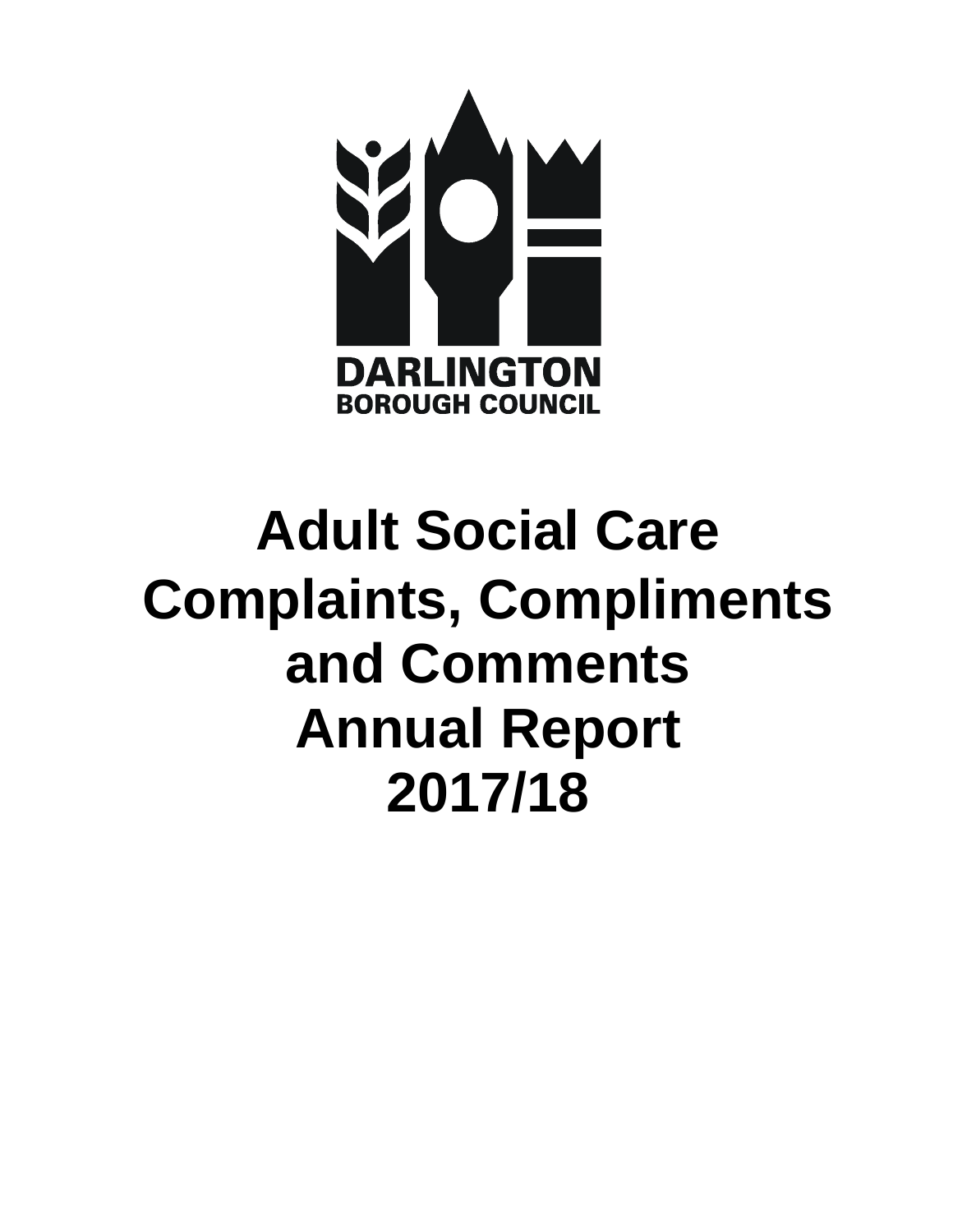# **Contents**

| Introduction                                                                                                                                                                                                                                                                                                                                                                                  | 3                                                          |  |  |  |  |
|-----------------------------------------------------------------------------------------------------------------------------------------------------------------------------------------------------------------------------------------------------------------------------------------------------------------------------------------------------------------------------------------------|------------------------------------------------------------|--|--|--|--|
| Local Government and Social Care Ombudsman (Health Services Ombudsman) 4                                                                                                                                                                                                                                                                                                                      |                                                            |  |  |  |  |
| Information and Accessibility                                                                                                                                                                                                                                                                                                                                                                 | 4                                                          |  |  |  |  |
| Advocacy                                                                                                                                                                                                                                                                                                                                                                                      | 4                                                          |  |  |  |  |
| Summary                                                                                                                                                                                                                                                                                                                                                                                       | 5                                                          |  |  |  |  |
| - Breakdown of all Representations<br>- Total Complaints, Compliments and Comments Received 2017/18<br>- Breakdown of Compliments by Service Area/Team<br>- Breakdown of Complaints by Service Area/Team<br>- Breakdown of Complaints by Issue<br>- Complaint Outcomes<br>- Local Government Ombudsman Complaints Received 2017/18<br>- Local Government Ombudsman Complaint Outcomes 2017/18 | 6<br>6<br>6<br>$\overline{7}$<br>8<br>10<br>11<br>11<br>11 |  |  |  |  |
|                                                                                                                                                                                                                                                                                                                                                                                               | 12                                                         |  |  |  |  |
| Review of the Year<br><b>Organisational Learning</b><br><b>Further Recommendations</b>                                                                                                                                                                                                                                                                                                        |                                                            |  |  |  |  |
| Performance against the Procedure                                                                                                                                                                                                                                                                                                                                                             |                                                            |  |  |  |  |
| Performance Indicator for 2017/18                                                                                                                                                                                                                                                                                                                                                             |                                                            |  |  |  |  |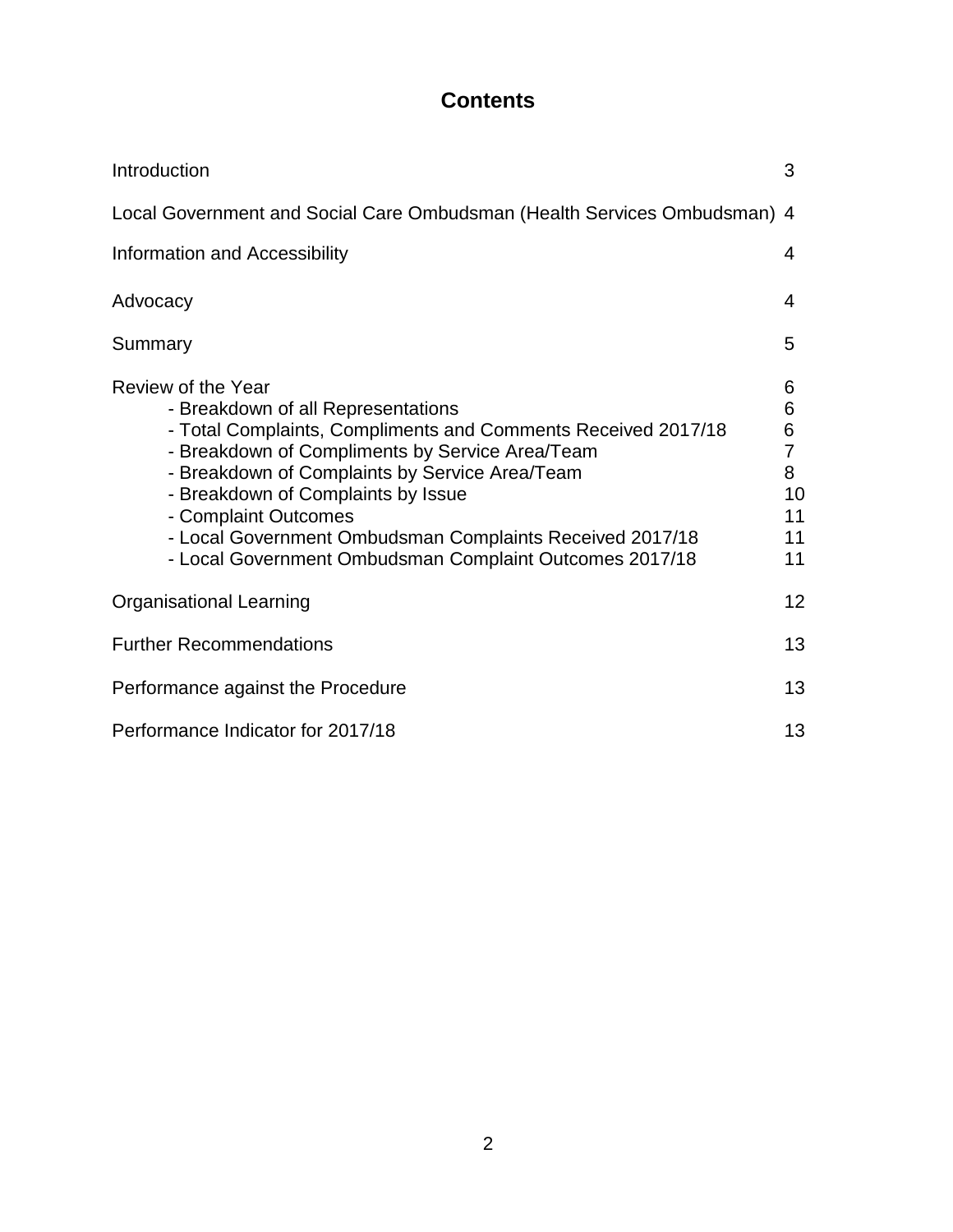# **Introduction**

The purpose of this annual report is to inform service users, carers, the public, Council Members and staff of the effectiveness of the Adult Social Care Complaints, Compliments and Comments Procedure (the procedure).

On the 1 April 2009 the Local Authority Social Services and National Health Service Complaints (England) Regulations 2009 (the regulations) came into force following the consultation 'Making Experiences Count' by the Department of Health. The consultation found that the complaints processes for people receiving both health and social care services were overly complex and inflexible.

As a result the legislation introduced altered the way in which complaints are handled introducing a single joint complaints process for both social care and health services, with one stage as opposed to the previous three stage process used in relation to adult social care services. The regulations also introduced a duty for health and social care services to cooperate.

The Council implemented a new procedure on the 1 April 2010 providing a local framework to ensure complaints are handled effectively and in line with the regulations.

The procedure aims to:

- (a) Make it as easy and accessible as possible for service users and their carers to raise complaints;
- (b) Foster an organisational culture in which complaints are accepted, owned and resolved as efficiently as possible;
- (c) Ensure high levels of customer satisfaction with complaints handling;
- (d) Resolve individual issues when they arise and reduce the number of complaints referred to the Ombudsman; and
- (e) Enable the Council to identify topics and trends in relation to adult social care complaints and improve services as a result.

The Assistant Director Adult Services is the responsible person for ensuring that the Council complies with the arrangements made under the regulations. They act as the 'Adjudicating Officer', which means they make decisions on complaints and decide what action should be taken in light of the outcome of a complaint.

The Complaints and Information Governance Manager (Complaints Manager) is the responsible person for managing the procedure for handling and considering complaints in accordance with the agreements made under the regulations.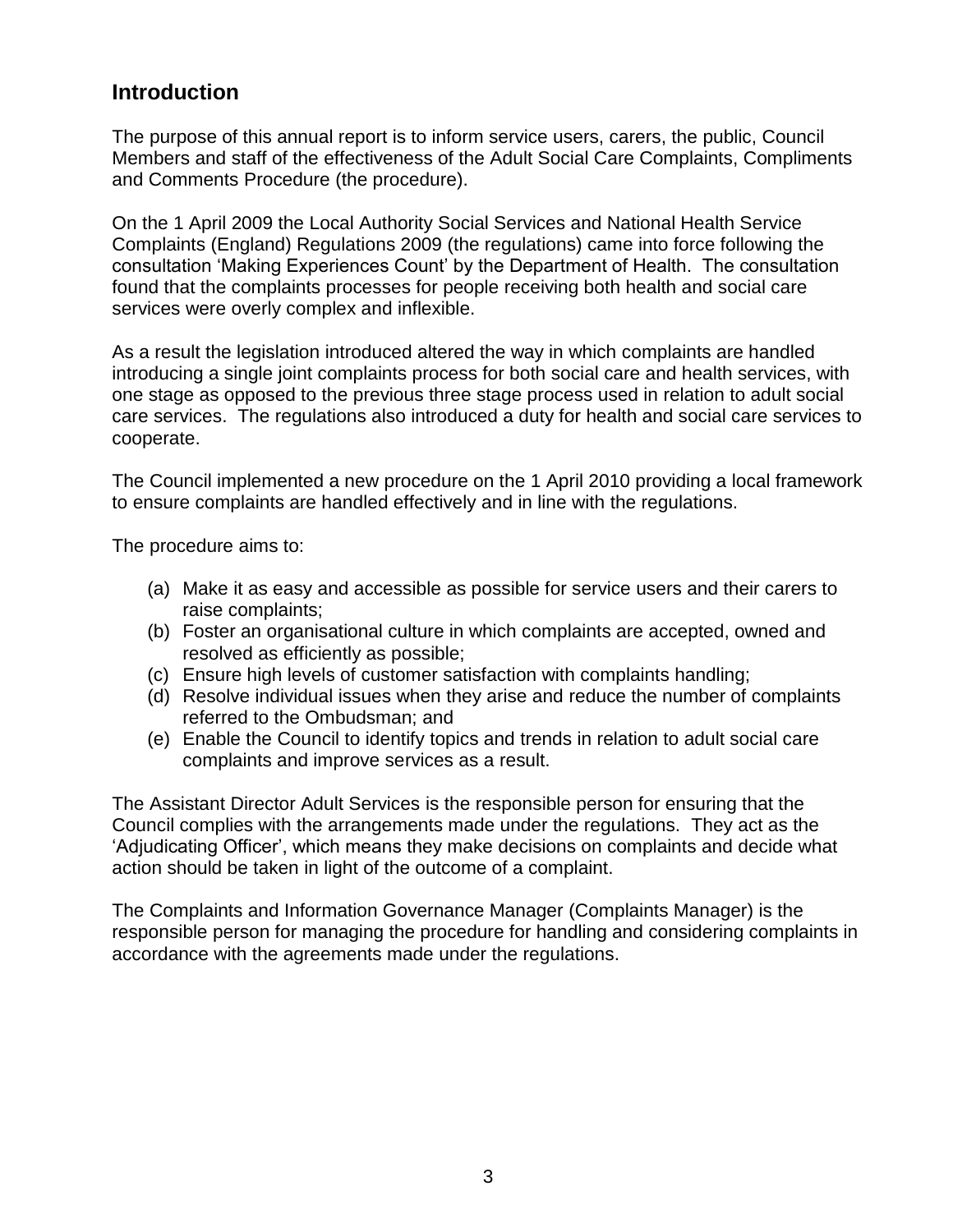# **Local Government and Social Care Ombudsman (Health Services Ombudsman)**

Although complainants can refer their complaints to the Local Government and Social Care Ombudsman (LGSCO) from the outset, the LGSCO will not normally investigate until the Council has conducted its own investigation and provided a response. Where it has not been possible for the complaint to be resolved to the satisfaction of the complainant they may refer the matter to the LGSCO (or Health Services Ombudsman for some joint complaints).

## **Information and Accessibility**

We are committed to making sure that everyone has equal access to all our services, including the complaints procedure. To help make sure the Council's complaints procedures are easily accessible we have produced two leaflets (one for children and young people and one for adults) covering all Council services to reflect the single point of access for complainants within the Council. The leaflets are available in all Council buildings. They have been written in line with the Plain English Campaign standards. The title is written in the most commonly used community languages and it contains details on how to access the information in other formats, for example, large print, audio and Braille.

Information is available on the Council's website. There is also an electronic form which people can use to make a complaint, pay someone a compliment or pass comment on Council services. People may make a complaint in any format they wish. This can be in writing, by email, via the web, over the phone, in person or by any other reasonable means.

The Complaints Manager can arrange advocates and interpreters (including British Sign Language interpreters) where appropriate.

# **Advocacy**

During 2017/18 the Council commissioned an advocacy service which provided RPRs (Relevant Persons Representatives), IMCAs (Independent Mental Capacity Advocates), IMHAs (Independent Mental Health Act Advocates) and Care Act Advocates. This was provided by Darlington association on Disability (DAD)

The Council also commissioned Specialist Advocacy / Welfare Rights services for adults with a sensory impairment, and NHS Complaints Advocacy on behalf of the NHS.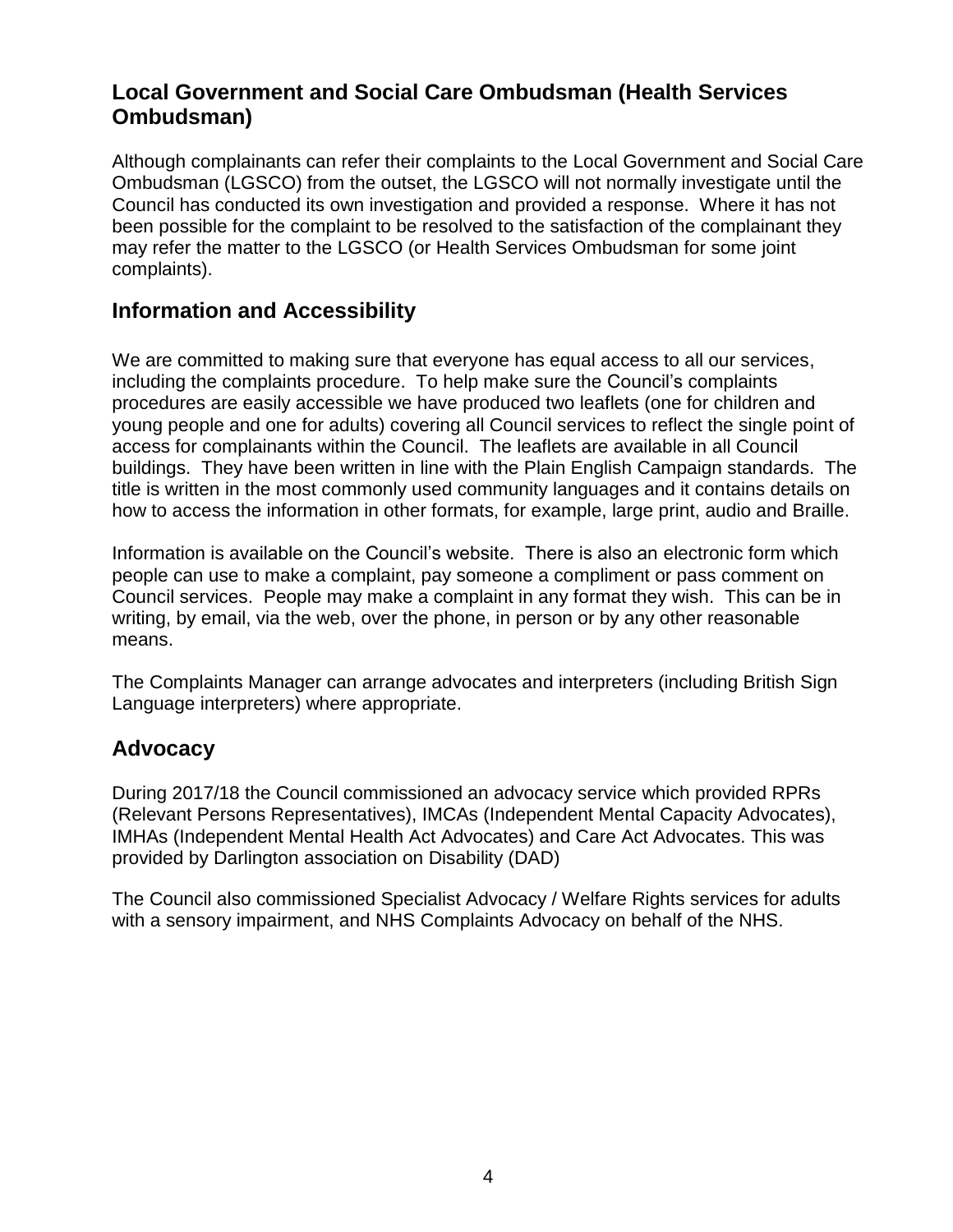## **Summary**

- There has been an increase in overall feedback, from 57 representations in 2016/17 to 104 in 2017/18.
- We investigated 92 complaints under the procedure during 2017/18, an increase from 44 in 2016/17.
- We received 6 compliments under the procedure during 2017/18, a decrease from 13 in 2016/17.
- We received 0 comments under the procedure during 2017/18, as was the case in 2016/17.
- A further 5 complaints were received during 2017/18 about issues which did not qualify for investigation under the procedure.
- 7 adult social care complaints were progressed to the LGSCO during 2017/18, compared to 5 in 2016/17.
- The LGSCO reached a decision on 7 complaints during 2017/18, the same number as in 2016/17.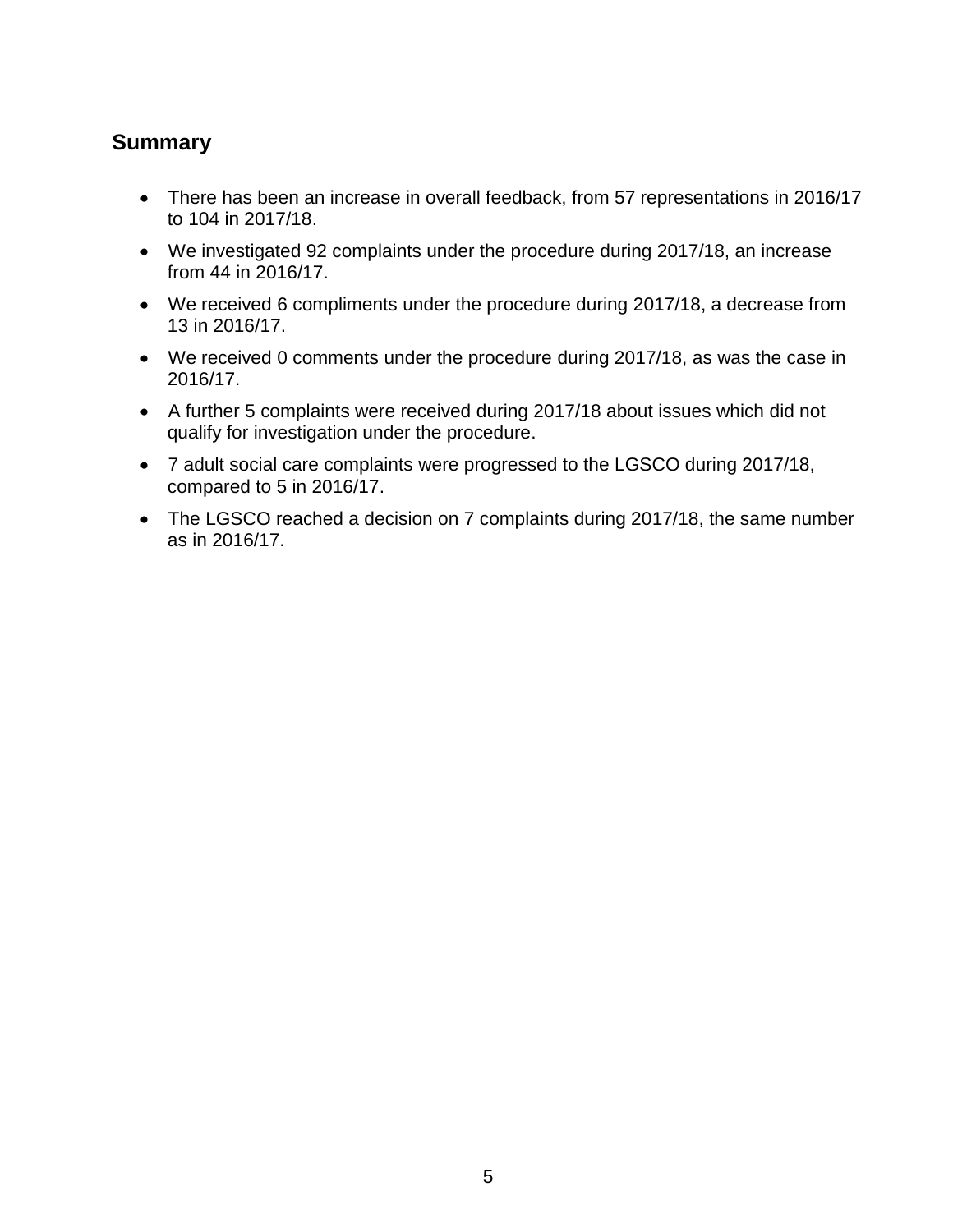# **Review of the Year**

#### **Breakdown of all Representations**

A total of 104 representations were handled under the procedure during 2017/18. This does not include those representations responded to directly by social care providers i.e. care homes and home (domiciliary) care providers, as these fall outside the regulations.



**Total Complaints, Compliments and Comments Received 2017/18**

There was an increase in the number of complaints we investigated, compared to 44 in 2016/17.

There was a decrease in the number of compliments we received, compared to 13 in 2016/17.

We received zero comments in 2016/17.

There was an increase in the number of non-qualifying complaints received, from one in 2016/17.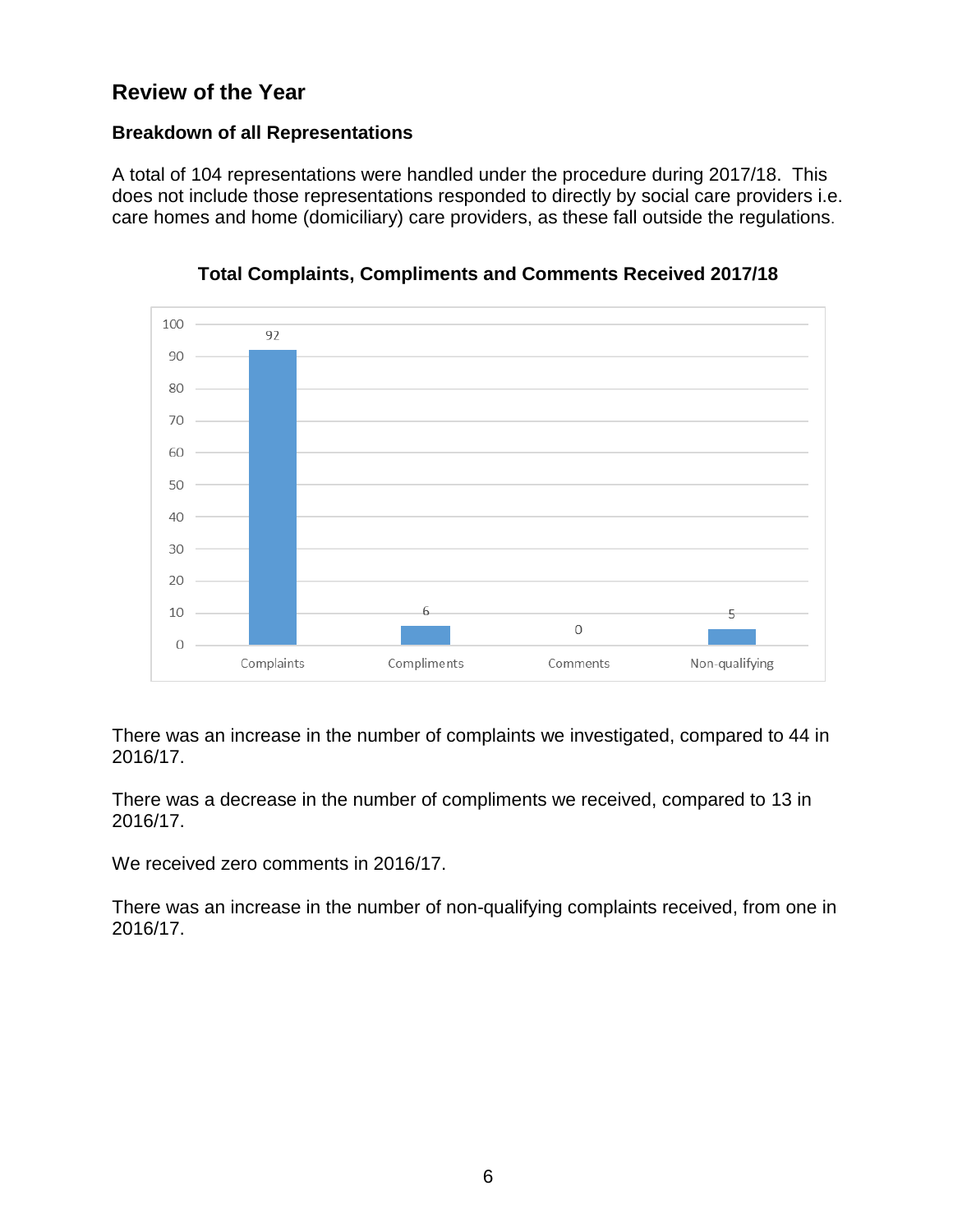# **Breakdown of Compliments Received by Team**

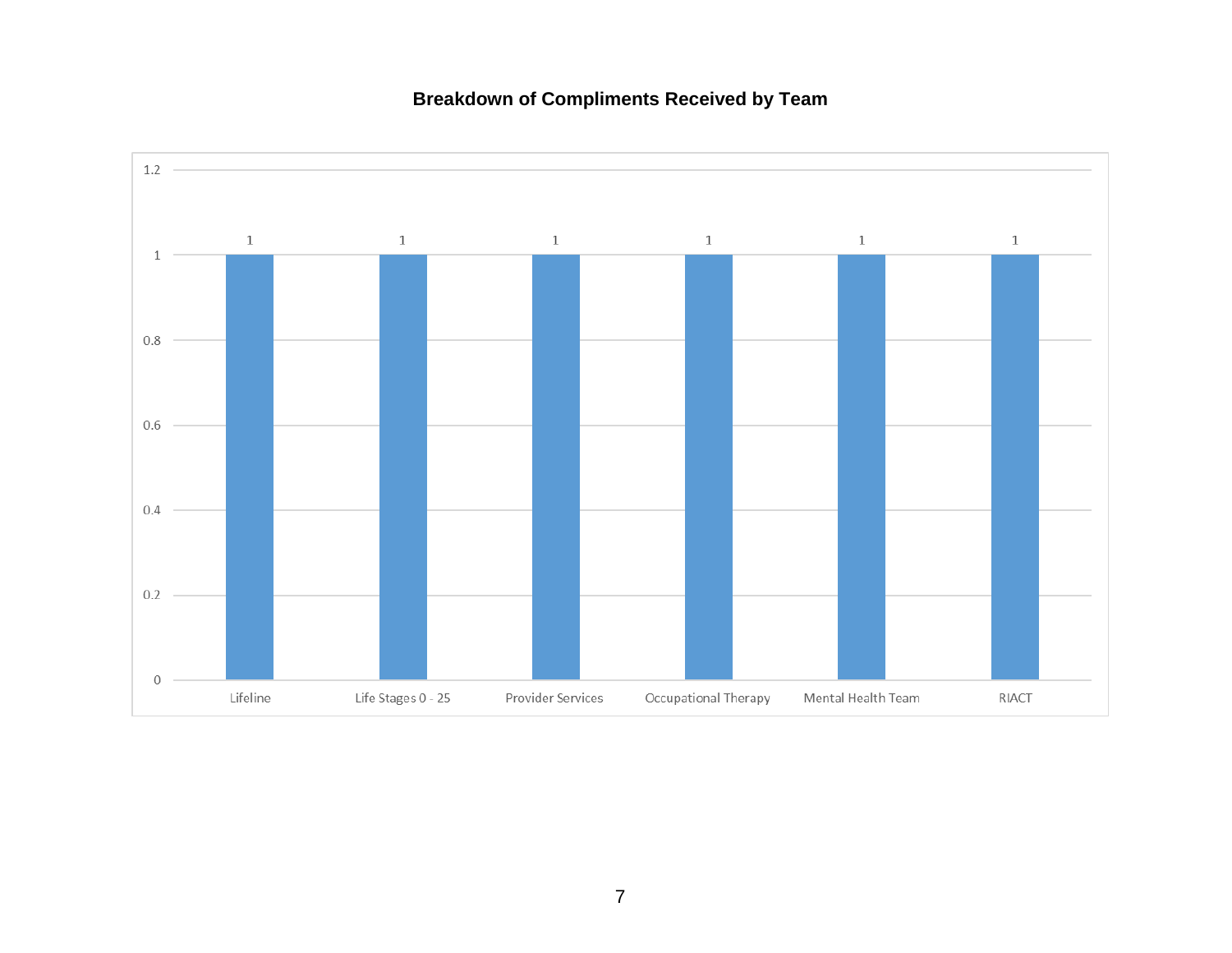#### 5 37 3 10 8 3 3 1 1 20 1 0 5 10 15 20 25 30 35 40 Occupational Therapy Ongoing Assessment & Intervention Team RIACT Short Term Life Stages 0 - Life Stages Mental Health Assessment & Review Team 25 26+ Team Provider Services Contracts & Quality Financial Assessments Lifeline

#### **Breakdown of Complaints Received by Service Area/Team**

*N.B. Those teams that are not listed did not receive any complaints during 2017/18.*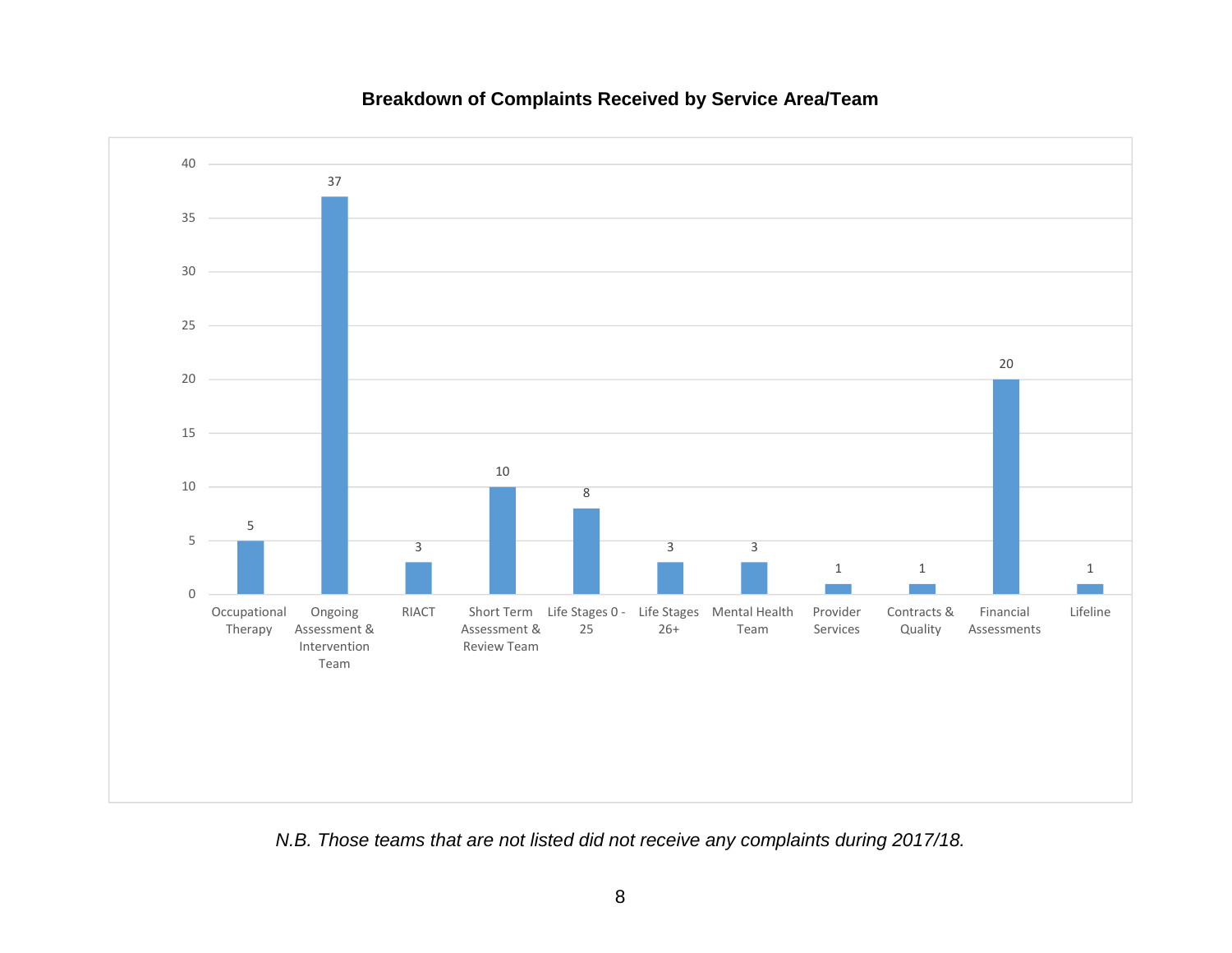Occupational Therapy received five complaints, an increase from zero in 2016/17. Three of these related to people's dissatisfaction with the outcome of their assessment following the implementation of the Adult Social Care Transformation Program. A central theme of the Transformation Program is the adoption of strength based approaches that prevent, reduce and delay the need for formal support. This approach promotes the independence and quality of life of adults living in our communities, while ensuring that resources are deployed in a way that supports the delivery of the Council's Medium Term Financial Plan (MTFP).

There was a significant increase in complaints for the Ongoing Assessment & Intervention Team, from 15 in 2016/17. Almost half of all the complaints received related to people's dissatisfaction with the outcome of their assessment following the implementation of the Adult Social Care Transformation Program. Other common themes were staff attitude/behavior and problems with communication.

Responsive Integrated Assessment Care Team (RIACT) received three complaints compared to four in 2016/17. There was no common theme in the complaints received.

There were a further 10 complaints for the Short Term Assessment & Review Team. Again the most common cause of complaint was people's dissatisfaction with the outcome of their assessment following the implementation of the Adult Social Care Transformation Program.

There was an increase in complaints for the Life Stages 0 – 25 Team, compared to four in 2016/17. Three of these complaints also concerned people's dissatisfaction with the outcome of their assessment following the implementation of the Adult Social Care Transformation Program.

Life Stages 26+ received the same number of complaints in 2016/17. There was no common theme in the complaints received.

The Mental Health Team received three complaints, compared to one in 2016/17. There was no common theme in the complaints received.

There was one complaint for Provider Services, compared to zero in 2016/16.

Contracts and Quality received the same number of complaints as in 2016/17.

There was an increase in complaints about Financial Assessments, compared to 12 in 2016/17. The most common theme was dissatisfaction with the outcome of a financial assessment.

Lifeline received one complaint, compared to zero in 2016/17.

.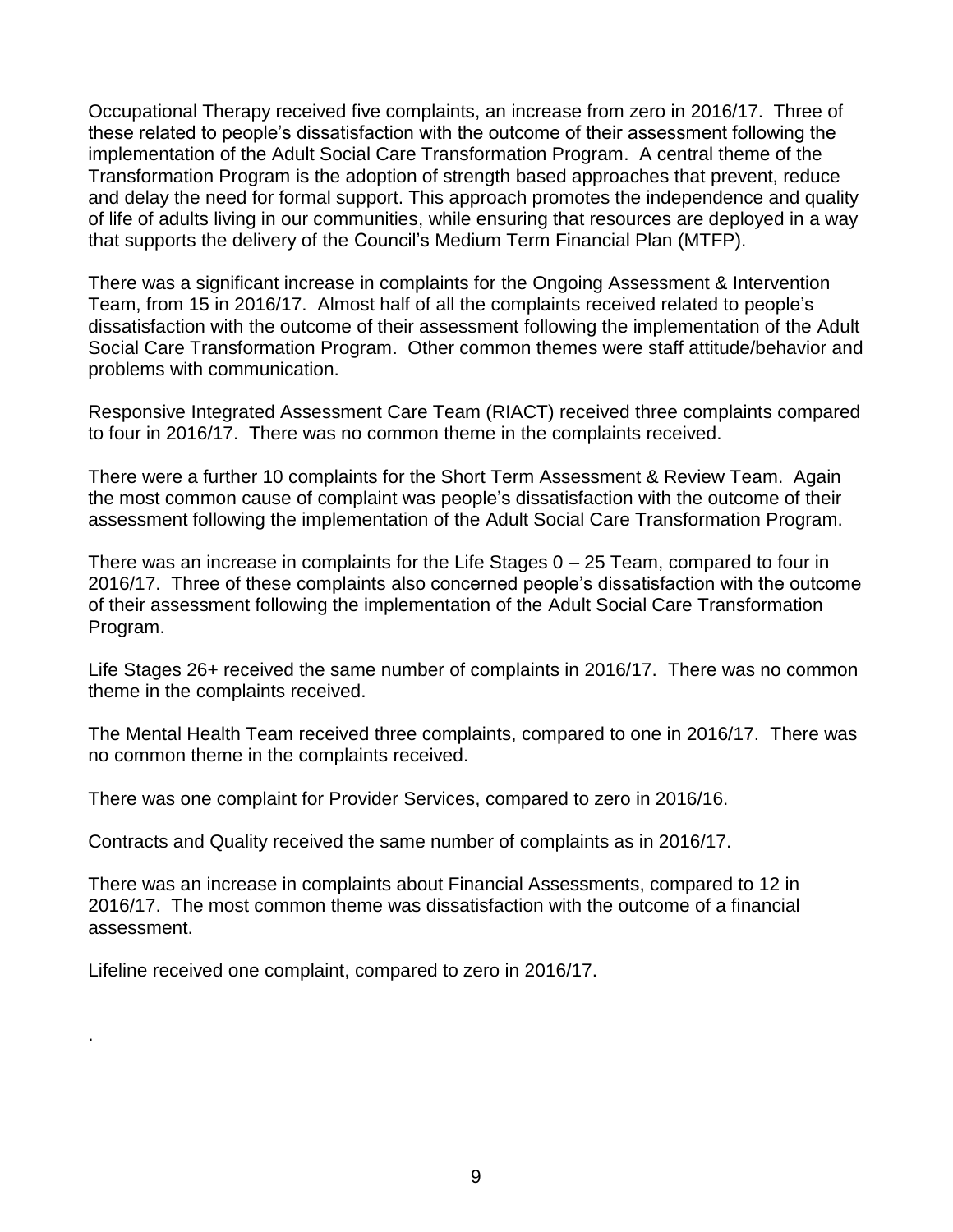

#### **Breakdown of Complaints Received by Issue**

The most common cause of complaint remained dissatisfaction with a decision/assessment. In total the Council received 49 complaints about this issue compared to 13 in 2016/17. 33 of the complaints received related to people's dissatisfaction with the outcome of their care needs assessment, the remaining 16 related to peoples dissatisfaction with the outcome or handling of their financial assessment.

The second most common cause of complaint was Service provision. There was an increase in complaints about service provision from 10 in 2016/17, however, there were no common themes in the complaints received.

The third most common cause of complaint was communication. There was an increase in complaints about communication from 10 in 2016/17. Common themes were lack of communication and misinformation.

The fourth most common cause of complaint was staff attitude/behavior. There was a significant increase in complaints about staff attitude/behavior from 1 in 2016/17. Although the complainant stated they were unhappy with the attitude of the social worker, in approximately half of these complaints the underlying issue appears to have been people's dissatisfaction with the outcome of a decision/assessment.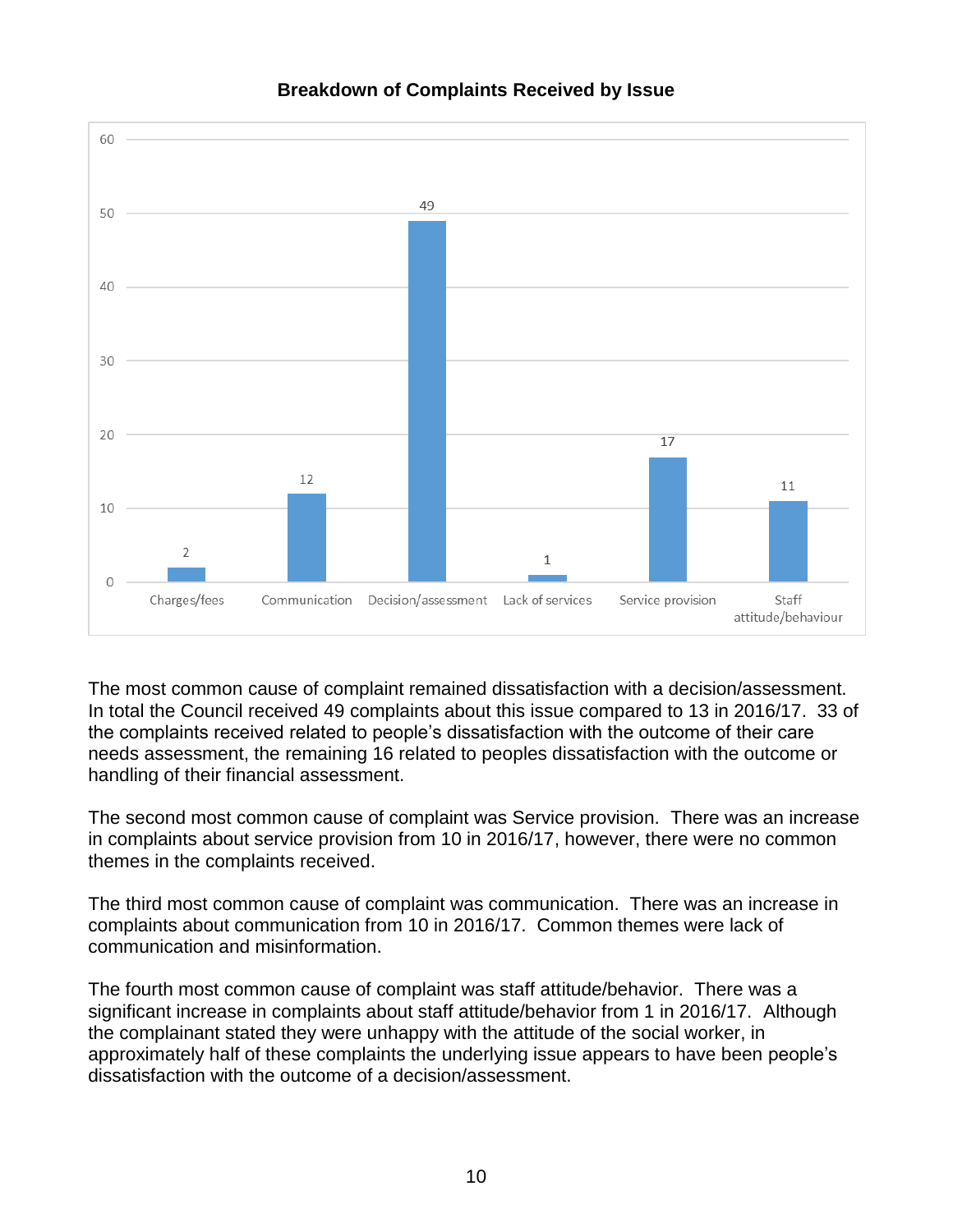#### **Complaint Outcomes**

70 complaint investigations were concluded during 2017/18. The outcomes of these complaints are detailed in the chart below.

| <b>Service Area/Team</b>                                        | <b>Upheld</b>  | <b>Partly</b><br><b>Upheld</b> | <b>Not</b><br><b>Upheld</b> | <b>Inconclusive</b> | Withdrawn      | <b>Total</b>   |
|-----------------------------------------------------------------|----------------|--------------------------------|-----------------------------|---------------------|----------------|----------------|
| <b>Financial Assessments</b>                                    | 1              | 4                              | 11                          | 1                   | $\overline{0}$ | 17             |
| Life Stages $0 - 25$                                            | 3              | $\mathbf{1}$                   | $\mathbf 0$                 | $\overline{0}$      | 1              | 5              |
| Life Stages 26+                                                 | $\overline{0}$ | $\overline{2}$                 | 1                           | $\overline{0}$      | $\Omega$       | $\mathbf{3}$   |
| <b>Occupational Therapy</b>                                     | 3              | $\overline{0}$                 | 0                           | $\Omega$            | 1              | 4              |
| <b>Ongoing Assessment &amp;</b><br><b>Intervention Team</b>     | 4              | 10                             | 5                           | 1                   | 6              | 26             |
| <b>Ongoing Care</b>                                             | 1              | $\overline{2}$                 | $\overline{0}$              | $\overline{0}$      | $\overline{0}$ | 3              |
| Responsive Integrated<br><b>Assessment Care Team</b><br>(RIACT) | 0              | $\overline{0}$                 |                             | $\overline{0}$      | 1              | $\mathbf{2}$   |
| <b>Short Term Assessment</b><br>& Review Team                   | $\overline{0}$ | 1                              | 3                           | $\Omega$            | $\overline{2}$ | 6              |
| <b>Mental Health Adults</b>                                     | $\overline{0}$ | $\overline{0}$                 | 1                           | $\overline{0}$      | $\overline{0}$ | 1              |
| <b>Mental Health Team</b>                                       | 1              | $\overline{0}$                 | 1                           | $\overline{0}$      | $\Omega$       | $\overline{2}$ |
| <b>Contracts &amp; Quality</b>                                  | $\overline{0}$ | $\overline{0}$                 | $\Omega$                    | $\overline{0}$      | 1              | 1              |
| <b>Total</b>                                                    | 13             | 20                             | 23                          | $\overline{2}$      | 12             | 70             |

#### **Local Government Ombudsman Complaints Received 2017/18**

Seven adult social care complaints were progressed to the LGSCO during 2017/18, an increase from five in 2016/17. Five of the complaints referred to the LGSCO related to Financial Assessments.

#### **Local Government Ombudsman Complaint Outcomes 2017/18**

Nine adult social care complaints were determined by the LGSCO during 2017/18, compared to seven in 2016/17.

Full details of those complaints determined by the LGSCO are included in the Cabinet reports of 5 December 2017 and 10 July 2018 entitled [Review of Outcome of Complaints Made to](http://www.darlington.gov.uk/your-council/democracy/meetings-list/)  [Ombudsman.](http://www.darlington.gov.uk/your-council/democracy/meetings-list/)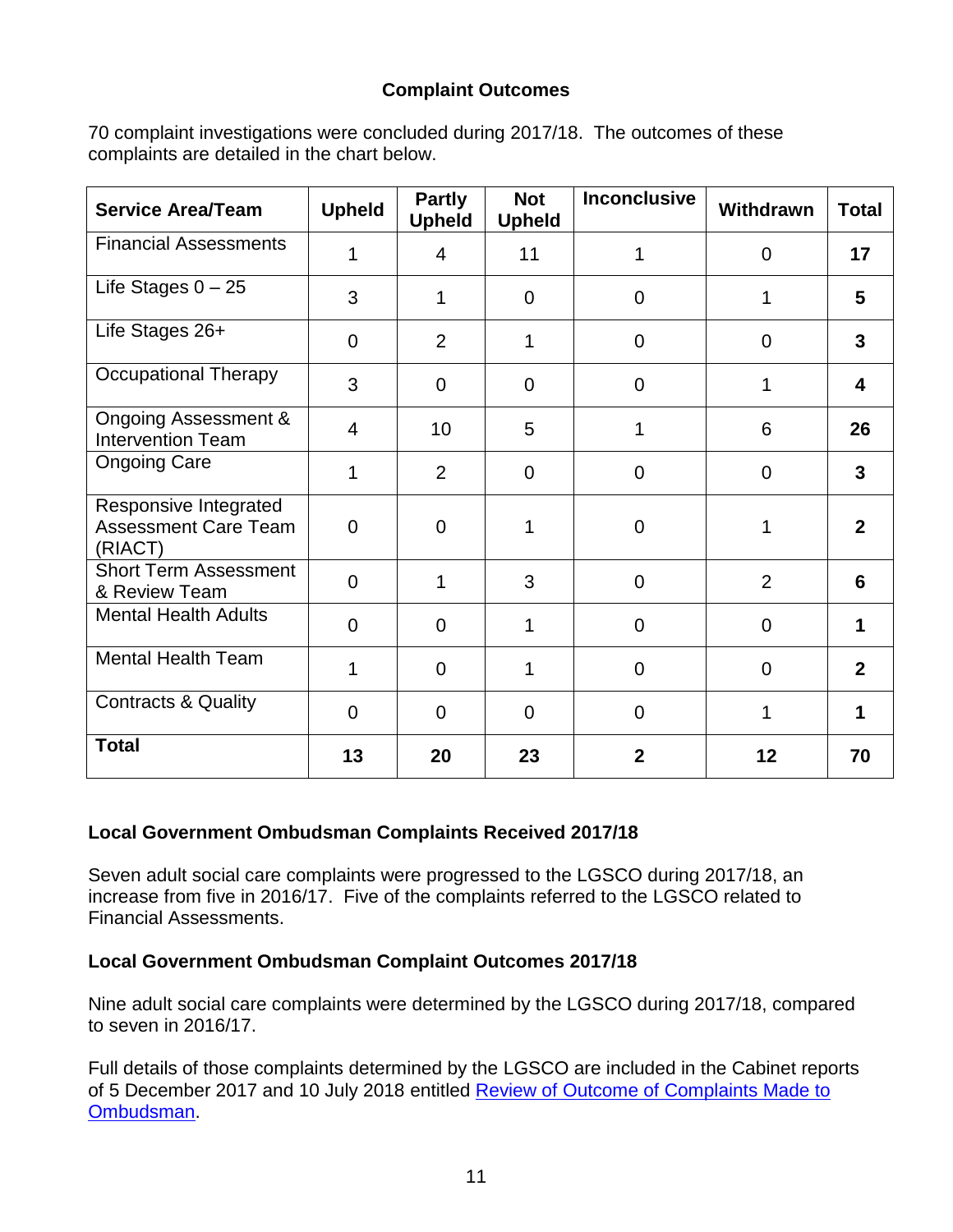# **Organisational Learning**

#### *Responsive Integrated Assessment Care Team (RIACT)*

Following a complaint for RIACT it was agreed the team should improve case recording to ensure it provides a factual account of conversations or events that have taken place. It was also agreed that a Care and Support Needs assessment should be offered regardless of an individual's financial circumstances and that a review of the written information available for individuals and family members who access the RIACT service should be undertaken.

#### *Ongoing Assessment & Intervention Team*

Following a complaint for Ongoing Assessment & Intervention Team it was agreed the Team Manager would ensure that when a worker is on long term sick leave and reviews are due to be completed, these are allocated to other workers to complete, or prioritised by the original worker if their return to work would not affect timescales of reviews.

As a result of another complaint for Ongoing Assessment & Intervention Team it was recommended an Operational Procedure be developed to supplement the Fairer Charging Policy. It was also recommended the Council should consider reviewing its procedures pertaining to the recording of disagreements in relation to a proposed plan and the steps which must be taken to ensure the plan is signed off in the event of a disagreement, in light of the Care Act guidance.

Following a further complaint for Ongoing Assessment & Intervention Team it was agreed the Visual Impairment Service would review its procedures to ensure best practice when communicating with individuals and that the service would review all information and advice that is provided to individuals with a Visual Impairment.

#### *Ongoing Care*

Following a complaint for Ongoing Care it was agreed the Council would devise a robust process to monitor short break stays, to avoid extended periods of stay. It was also agreed the Contracts & Commissioning would review provision of care in rural areas as part of retendering of homecare services.

#### *Financial Assessments*

Following a complaint for Financial Assessments it was agreed best endeavours would be made to ensure previous LGSCO recommendations made in respect of Darlington Borough Council's charging policies were considered as part of any charging consultation processes.

As a result of a further complaint for Financial Assessments it was agreed the team would produce and use an information leaflet providing information on the financial assessment and that where 'light touch' financial assessments are being used the assessor would consider all disability related expenditure.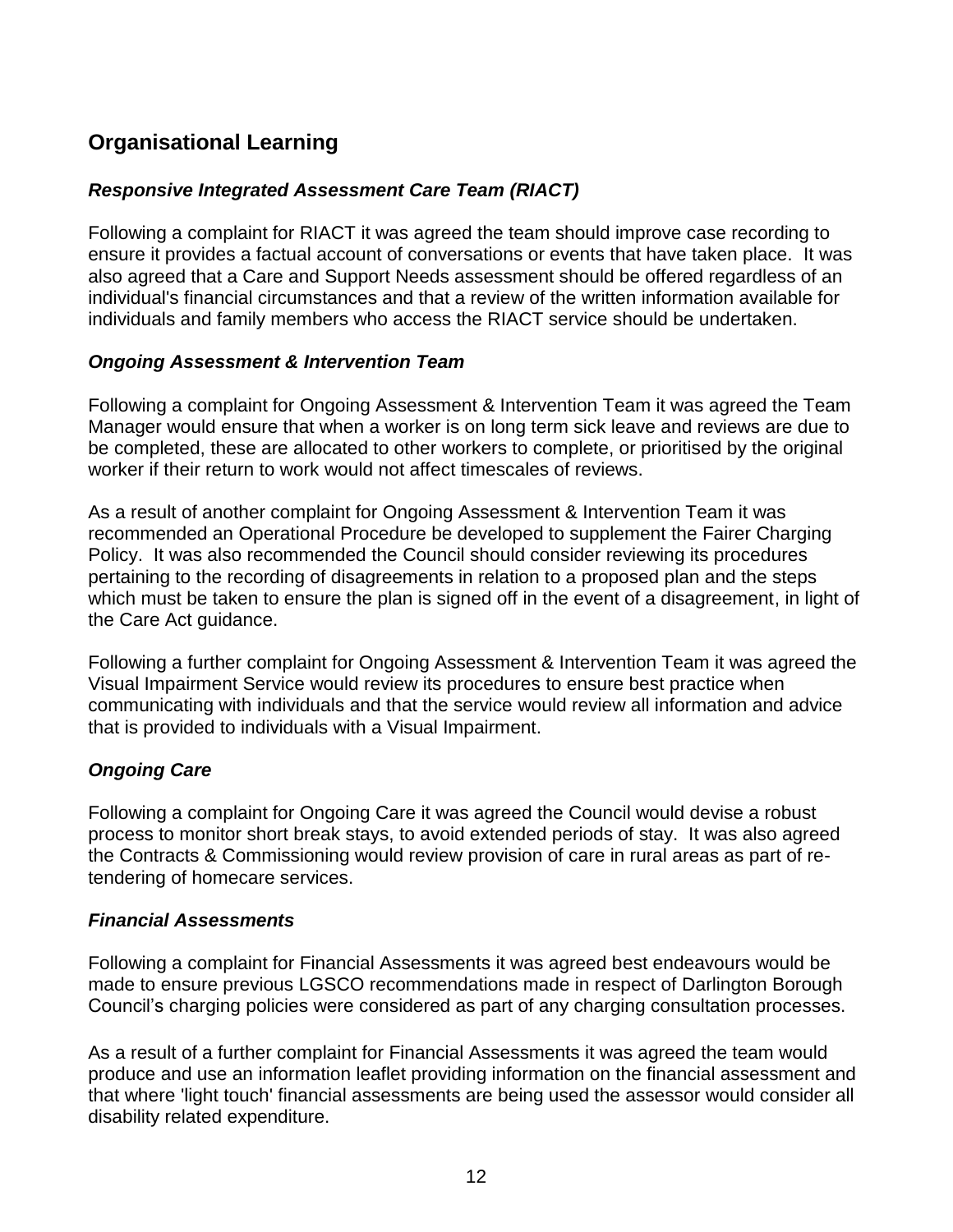#### *Life Stages 0 – 25*

Following a complaint for Life Stages  $0 - 25$  it was recommended the Council would revisit the advice it gives officers who manage finances on behalf of care users and ensure it accurately explains the role of a corporate appointee and considers potential implications for Direct Payments if taking on that role (or that of a Court appointed Deputy).

#### *Occupational Therapy*

Following a complaint for Occupational Therapy it was recommended the Council reviews its policy for reclaiming unused Direct Payments.

Following a further complaint for Occupational Therapy it was agreed the Council would consider whether to send a letter to individuals whose referral would require support from an Occupational Therapist giving information about estimated waiting list times, the rationale used for determining priority and the reasons why times are estimates/approximations only. It was also agreed the Council would consider reviewing its practice to support individuals who ask for an update on their position on the Occupational Therapy waiting list. In discussion with the Occupational Therapy Manager it was noted this may include asking staff to record information about whether or not the individual has experienced a change in circumstance and seeking advice as appropriate; forwarding requests to the Occupational Therapy Manager who could undertake further screening of risks/changes in circumstances; explaining the rationale for decision making regarding prioritisation and providing an updated approximation of waiting list times.

# **Further recommendations**

There are no further recommendations.

# **Performance against the Procedure**

The target for acknowledging receipt of complaints under the procedure is 3 working days.

63.7% of complaints received during 2017/18 were acknowledged within the 3 working day timescale, a decrease from 77.3% in 2016/17.

There are no longer any statutory timescales for complaint responses, except that complainants should receive a response within six months. The procedure sets out a timescale for dealing with complaints solely about the Council's services i.e. 30 working days, although there are circumstances in which the investigator may agree an extension with the complainant. It also states that for joint health and social care complaints the complaints managers from the different organisations will work together to decide a reasonable timescale and agree this with the complainant. This is to ensure investigations are completed in a timely manner and within the maximum time allowed.